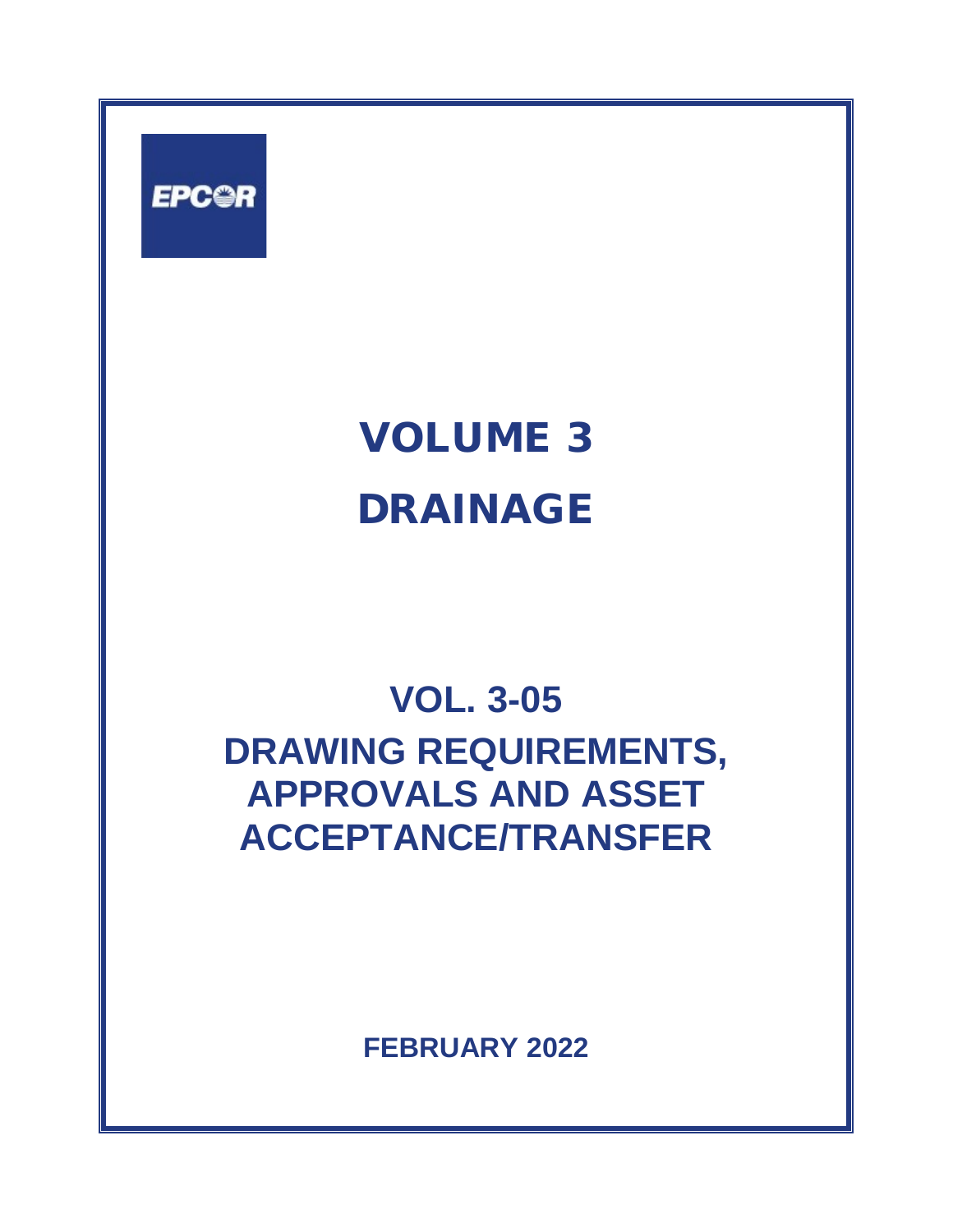

# **TERMS OF USE**

The "City of Edmonton Design and Construction Standards Volume 3: Drainage", henceforth known as "Volume 3", is made available for use in the City of Edmonton effective as of February 28, 2022. Volume 3-05: Drawing Requirements, Approvals and Asset Acceptance/Transfer has been developed to establish standards and guidelines which align with EPCOR's expectations in the design and construction of drainage infrastructure within the City of Edmonton. Volume 3-05 is presented as accurate and complete as of the effective date and all care has been taken to confirm the accuracy of the information contain herein. The views expressed herein do not necessarily represent those of any individual contributor. No part of these standards absolves any user from the obligation to exercise their professional judgment and follow good practice. Should any user have questions as to the intent or accuracy of any specification or drawing herein, or concern that conflict may exist between the manufacture's or suppliers' recommended installation procedures and Volume 3-05, the user is advised to seek clarification by sending an email to [DRENG@epcor.com.](mailto:DRENG@epcor.com)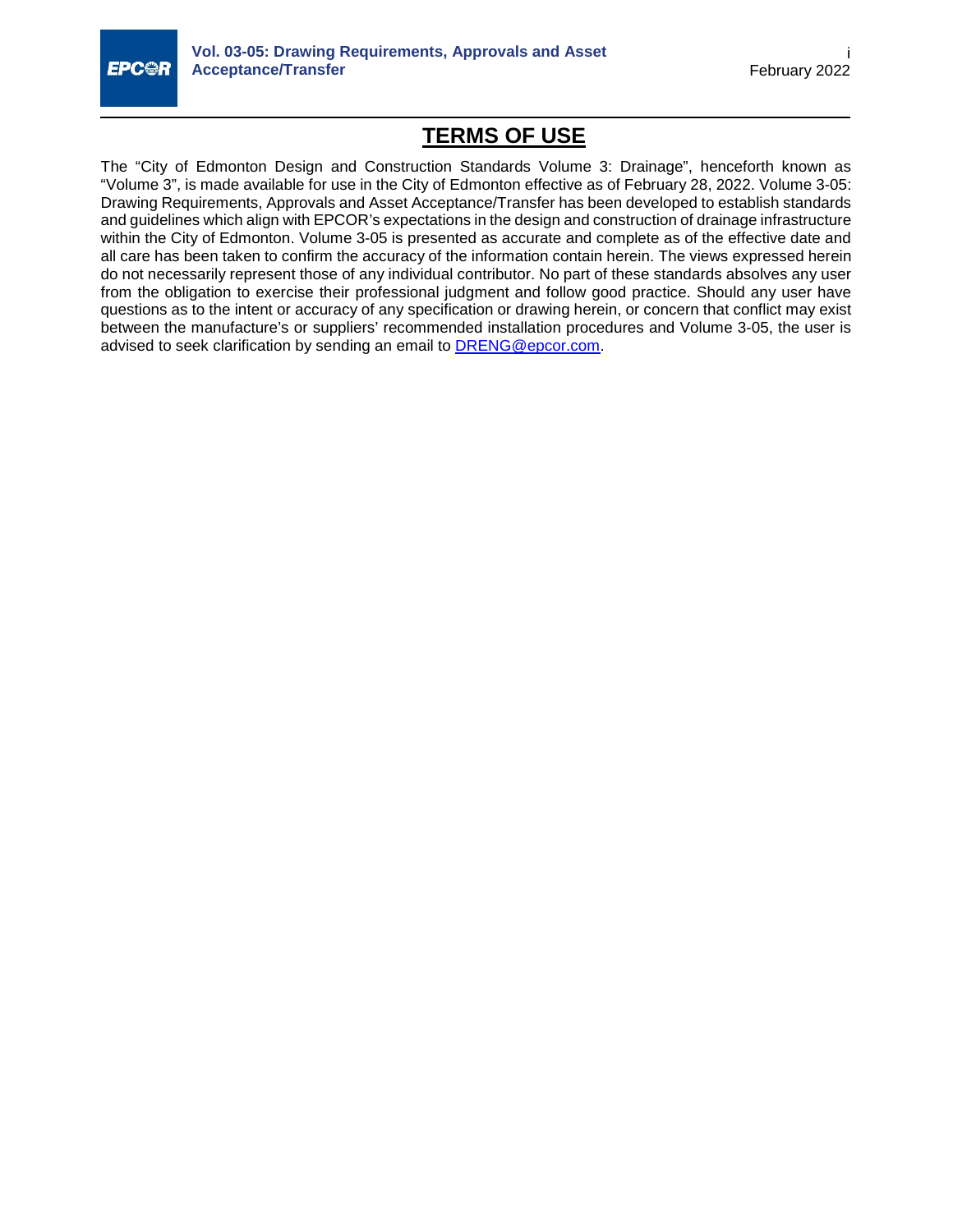

Volume 3 in this update is split into six sub-volumes, as following tables, for easy reference and timely update of individual sub-volume to address industry requirements and technological advancements.

| <b>New Section</b>                                                       | <b>Old Section</b> | <b>Description</b>                                                                                                                    | <b>Date</b>   |  |
|--------------------------------------------------------------------------|--------------------|---------------------------------------------------------------------------------------------------------------------------------------|---------------|--|
| Vol. 3-01: Development Planning Procedure and Framework                  |                    |                                                                                                                                       |               |  |
| 1                                                                        | 1                  | Planning                                                                                                                              | December 2021 |  |
| $\overline{2}$                                                           | 2                  | Planning Approval Process - General                                                                                                   | December 2021 |  |
| 3                                                                        | 3                  | Planning and Design Studies                                                                                                           | December 2021 |  |
| 4                                                                        | 4                  | Typical Area Master Plan Requirements                                                                                                 | December 2021 |  |
| 5                                                                        | 5                  | Typical Neighbourhood Design Report Requirements                                                                                      | December 2021 |  |
| 6                                                                        | 6                  | Typical Requirements for Hydrogeotechnical Impact<br>Assessments                                                                      | December 2021 |  |
| $\overline{7}$                                                           | 7                  | Sanitary Sewer - Policy, Goals and Objectives                                                                                         | December 2021 |  |
| 8                                                                        | 12                 | Storm Drainage System - Policy, Goals and Objectives                                                                                  | December 2021 |  |
| Appendix A                                                               | Appendix G         | Pump Station Decision Model                                                                                                           | December 2021 |  |
|                                                                          |                    | Vol. 3-02: Stormwater Management and Design Manual                                                                                    |               |  |
| 1                                                                        | 13                 | <b>Stormwater Runoff Analysis</b>                                                                                                     | December 2021 |  |
| 2                                                                        | 13                 | Tables of Runoff and Rainfall Information                                                                                             | February 2022 |  |
| 3                                                                        | 15                 | Major Conveyance System Design                                                                                                        | December 2021 |  |
| 4                                                                        | 16                 | Stormwater Management Facility Design                                                                                                 | February 2022 |  |
| 5                                                                        | 17                 | <b>LID Facility Design</b>                                                                                                            | February 2022 |  |
| 6                                                                        | 18                 | Lot Grading and Surface Drainage Design                                                                                               | December 2021 |  |
| Appendix A                                                               | Appendix B         | Computer Model Transfer Requirement Check List                                                                                        | December 2021 |  |
| Vol. 3-03: Design Guidelines                                             |                    |                                                                                                                                       |               |  |
| 1                                                                        | 8                  | Sanitary Sewer Design Criteria                                                                                                        | February 2022 |  |
| $\overline{c}$                                                           | 14                 | Minor Conveyance System Design                                                                                                        | December 2021 |  |
| 3                                                                        | 19                 | Sewers, Appurtenances and Structures                                                                                                  | February 2022 |  |
| $\overline{\mathbf{4}}$                                                  | 20                 | Structural Design for Pipe                                                                                                            | December 2021 |  |
| Appendix A                                                               | Appendix C         | <b>Catch Basin Inlet Capacity Curves</b>                                                                                              | December 2021 |  |
| Appendix B                                                               | Appendix D         | Guidelines for the Design and Installation of Rigid Gravity<br>Sewer Pipe in the City of Edmonton                                     | December 2021 |  |
| Appendix C                                                               | Appendix E         | Guidelines for the Design and Construction of Flexible<br>Thermoplastic Pipe in the City of Edmonton                                  | December 2021 |  |
| 3.11.5 ii and iii                                                        | Appendix H         | Appendix H: Outfall Structure Monitoring embedded in<br>Sections 3.11.5 ii and iii                                                    | December 2021 |  |
| Vol. 3-04: Pump Station and Forcemain Design Guidelines                  |                    |                                                                                                                                       |               |  |
| 1                                                                        | 9                  | Sanitary Wastewater Pumping Systems                                                                                                   | December 2021 |  |
| 2                                                                        | 10                 | General Design Requirements for Pump Stations                                                                                         | February 2022 |  |
| 3                                                                        | 11                 | Design of Sewage Forcemains                                                                                                           | December 2021 |  |
| Appendix A                                                               | Appendix A         | Design Guidelines for Electrical and Control Systems for<br><b>Wastewater Pump Stations</b>                                           | February 2022 |  |
| 2.13.2 ii and iii                                                        | Appendix F         | Appendix F: Pumpwell Unit Confined Space Entry Fall<br>Arrest and Rescue System updated and embedded in<br>Sections 2.13.2 ii and iii | December 2021 |  |
| Vol. 3-05: Drawing Requirements, Approvals and Asset Acceptance/Transfer |                    |                                                                                                                                       |               |  |
| 1                                                                        | 21                 | Detailed Engineering Drawings                                                                                                         | December 2021 |  |
| $\overline{c}$                                                           | 22                 | <b>As-Built Drawing Requirements</b>                                                                                                  | February 2022 |  |
| 3                                                                        | 23                 | Project Acceptance                                                                                                                    | December 2021 |  |
| 4                                                                        |                    | Product Approval Procedure                                                                                                            | December 2021 |  |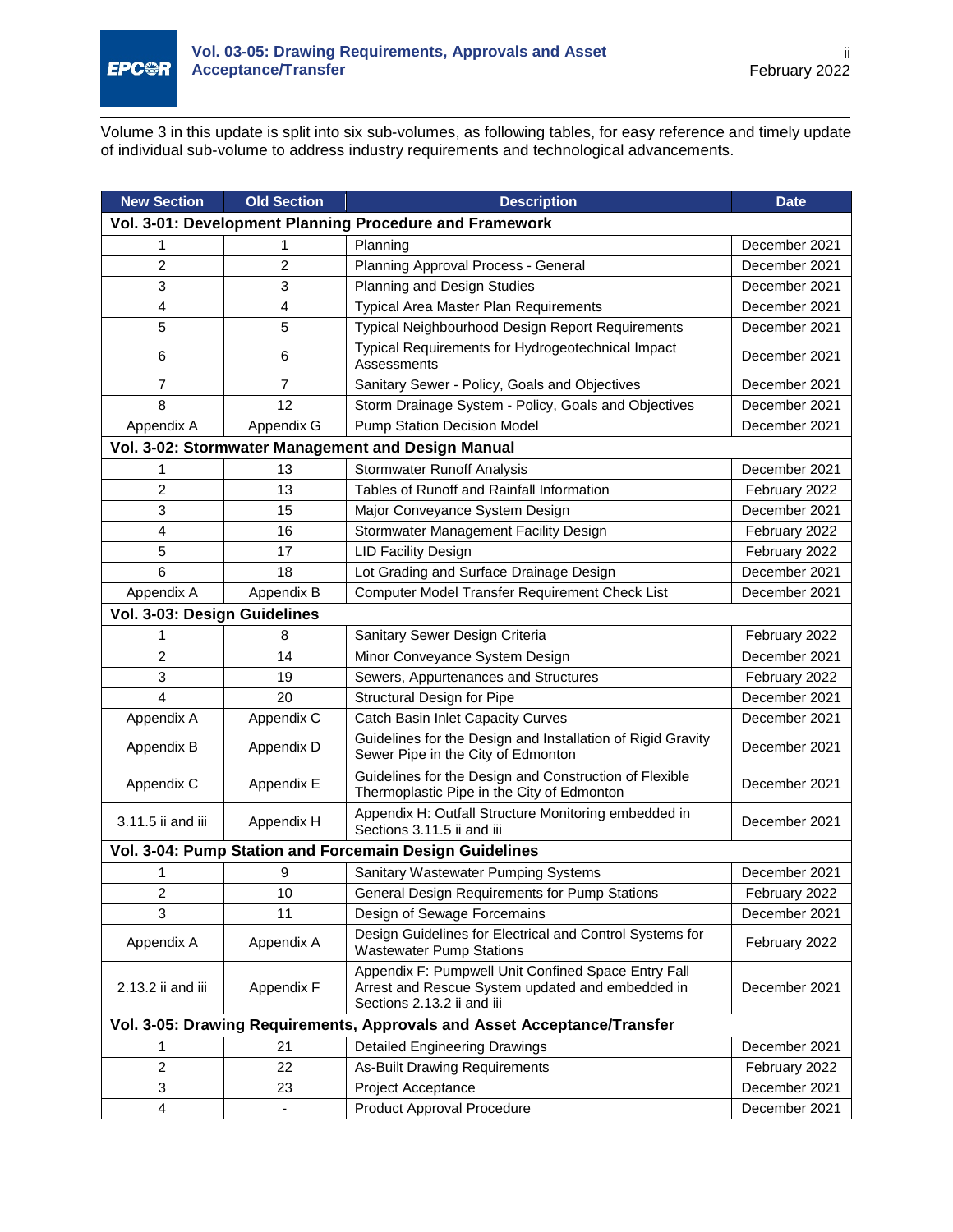| <b>New Section</b>                            | <b>Old Section</b> | <b>Description</b>                                   | <b>Date</b>   |  |
|-----------------------------------------------|--------------------|------------------------------------------------------|---------------|--|
| <b>Vol. 3-06: Construction Specifications</b> |                    |                                                      |               |  |
| 1                                             | 02412              | Tunnel Excavation Using Sequential Excavation Method | December 2021 |  |
| $\overline{c}$                                | 02415              | Tunnelling by Tunnel Boring Machines                 | December 2021 |  |
| 3                                             | 02422              | Steel Ribs and Lagging                               | December 2021 |  |
| 4                                             | 02423              | Shotcrete Tunnel Lining                              | December 2021 |  |
| 5                                             | 02426              | Pipe Jacking                                         | December 2021 |  |
| 6                                             | 02427              | Precast Concrete Tunnel Lining                       | December 2021 |  |
| $\overline{7}$                                | 02435              | <b>Tunnel Liner Grouting</b>                         | December 2021 |  |
| 8                                             | 02441              | Microtunnelling                                      | December 2021 |  |
| 9                                             | 02444              | <b>Shaft Construction</b>                            | December 2021 |  |
| 10                                            | 02445              | <b>Bored Undercrossings</b>                          | December 2021 |  |
| 11                                            | 02446              | <b>Horizontal Directional Drilling</b>               | December 2021 |  |
| 12                                            | 02531              | Sewage Forcemains                                    | December 2021 |  |
| 13                                            | 02535              | <b>Sewers</b>                                        | December 2021 |  |
| 14                                            | 02538              | <b>Sewer Services</b>                                | December 2021 |  |
| 15                                            | 02559              | Factory Applied Pipe Insulation                      | December 2021 |  |
| 16                                            | 02620              | Subdrains                                            | December 2021 |  |
| 17                                            | 02631              | <b>Manholes and Catch Basins</b>                     | December 2021 |  |
| 18                                            | 02632              | Drainage Manholes Frames and Covers                  | December 2021 |  |
| 19                                            | 02640              | <b>Corrugated Steel Pipe Culvert</b>                 | December 2021 |  |
| 20                                            | 02645              | <b>Precast Concrete Box Sewers</b>                   | December 2021 |  |
| 21                                            | 02952              | <b>Temporary Flow Control</b>                        | December 2021 |  |
| 22                                            | 02953              | <b>Cleaning Sewers</b>                               | December 2021 |  |
| 23                                            | 02954              | Inspection of Sewers                                 | December 2021 |  |
| 24                                            | 02955              | <b>Pipe Bursting</b>                                 | December 2021 |  |
| 25                                            | 02956              | Joint Grouting Concrete Sewers                       | December 2021 |  |
| 26                                            | 02957              | <b>Relining Sewers</b>                               | December 2021 |  |
| 27                                            | 02958              | Leakage Testing of Sewers                            | December 2021 |  |
| 28                                            | 02959              | Deflection Testing of Flexible Pipe                  | December 2021 |  |
| 29                                            | 03310              | Concrete for Water and Drainage Structures           | December 2021 |  |

## **Vol 3-06: Standard Drawings**

| <b>New Drawing</b><br><b>Number</b> | <b>Old Drawing</b><br><b>Number</b> | <b>Description</b>                                                             | <b>Date</b>   |
|-------------------------------------|-------------------------------------|--------------------------------------------------------------------------------|---------------|
| DR-02-04-01                         |                                     | Typical Davit Base, Guard Rail and Hatch Layout on<br><b>Control Structure</b> | November 2021 |
| DR-02-05-01                         | 7001                                | <b>Bioretention Cleanouts</b>                                                  | October 2021  |
| DR-02-05-02                         | 7003                                | Soil Cell Cleanouts                                                            | October 2021  |
| DR-06-13-01                         | 7980                                | <b>Trench Bedding Types</b>                                                    | October 2021  |
| DR-06-13-02                         | 7981                                | Concrete Pipe Butt Joint Detail                                                | October 2021  |
| DR-06-14-01                         | 7063                                | Standard Riser Connections to Storm and Sanitary Sewers<br>in Common Trench    | October 2021  |
| DR-06-17-01                         | 7005                                | Standard 600 Catch Basin with Type 2A Grating and<br>Frame                     | October 2021  |
| DR-06-17-02                         | 7006                                | Standard 600 Catch Basin with Type K-7 Grating and<br>Frame                    | October 2021  |
| DR-06-17-03                         | 7007                                | Neck Section Details for Type 4A, 6B and 8 Grating and<br>Frame                | October 2021  |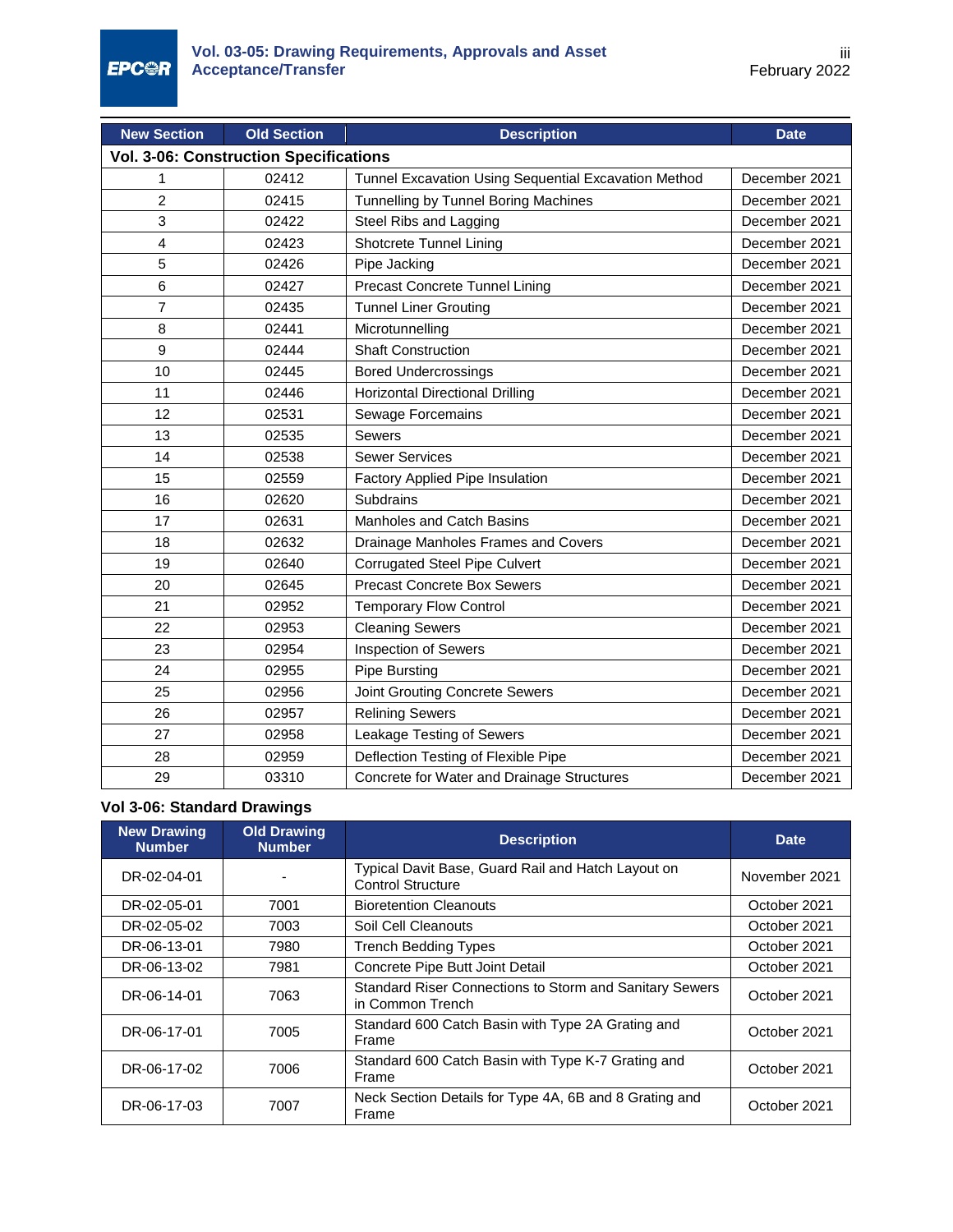**EPC@R** 

| <b>New Drawing</b><br><b>Number</b> | <b>Old Drawing</b><br><b>Number</b> | <b>Description</b>                                                                    | <b>Date</b>  |  |
|-------------------------------------|-------------------------------------|---------------------------------------------------------------------------------------|--------------|--|
| DR-06-17-04                         | 7008                                | Neck Section Details for Type F-51 and K-7 Grating and<br>Frame                       | October 2021 |  |
| DR-06-17-05                         | 7009                                | Standard 900 Catch Basin with Type DK-7 Grating and<br>Frame                          | October 2021 |  |
| DR-06-17-06                         | 7010                                | Standard 900 Catch Basin with Type F-51 Grating and<br>Frame with Side Inlet          | October 2021 |  |
| DR-06-17-07                         | 7011                                | Standard 1200 CB Manhole with Type 6B or 8 Grating and<br>Frame                       | October 2021 |  |
| DR-06-17-08                         | 7012                                | Standard 1200 CB Manhole with Type F-51 Grating and<br>Frame with Side Inlet          | October 2021 |  |
| DR-06-17-09                         | 7013                                | Standard 1200 Manhole for Piping up to 600mm Diameter<br>with Type 6A Cover and Frame | October 2021 |  |
| DR-06-17-10                         | 7014                                | Neck Section Details for Standard 1200 Manhole                                        | October 2021 |  |
| DR-06-17-11                         | 7020                                | Benching Detail for Standard 1200 Manhole                                             | October 2021 |  |
| DR-06-17-12                         | 7021                                | <b>Safety Steps for Manholes</b>                                                      | October 2021 |  |
| DR-06-17-13                         | 7030                                | <b>Grade Rings</b>                                                                    | October 2021 |  |
| DR-06-17-14                         | 7031                                | Rings/Tops                                                                            | October 2021 |  |
| DR-06-17-15                         | 7032                                | Slab Tops for Standard 900 Catch Basin                                                | October 2021 |  |
| DR-06-17-16                         | 7033                                | Slab Top for Standard 900 Catch Basin                                                 | October 2021 |  |
| DR-06-17-17                         | 7034                                | Slab Tops for Standard 1200mm Manhole                                                 | October 2021 |  |
| DR-06-18-01                         | 7040                                | Type 2A Two Piece Side Inlet Catch Basin Grating and<br>Frame                         | October 2021 |  |
| DR-06-18-02                         | 7041                                | Type 4A Two Piece Side Inlet Catch Basin Manhole<br>Grating and Frame                 | October 2021 |  |
| DR-06-18-03                         | 7042                                | Type 8 Catch Basin Manhole Grating and Frame                                          | October 2021 |  |
| DR-06-18-04                         | 7043A/B                             | Type 6 Standard Manhole Frame, Cover and Round Catch<br><b>Basin Cover</b>            | October 2021 |  |
| DR-06-18-05                         | 7043C                               | Type 6S Manhole Frame and Cover                                                       | October 2021 |  |
| DR-06-18-06                         | 7044                                | Type 80 Cover and Floating Type Manhole Frame                                         | October 2021 |  |
| DR-06-18-07                         | 7045                                | Type K-7 and DK-7 Catch Basin Frame and Grating                                       | October 2021 |  |
| DR-06-18-08                         | 7047                                | Type F-51 Three Piece Catch Basin Frame and Grating<br>with Side Inlet                | October 2021 |  |
| DR-06-18-09                         | 7048                                | Type F-51 Two Piece Curb Component Frame and Grating                                  | October 2021 |  |
| DR-06-18-10                         | 7050                                | Type 41 Manhole Frame and Cover                                                       | October 2021 |  |
| DR-06-18-11                         | 7051                                | Type 6C Slotted Flat Cover to be used on Type 6 Frame<br>for Air Release              | October 2021 |  |
| DR-06-19-01                         | 7062                                | <b>Culvert End Riprap</b>                                                             | October 2021 |  |

#### The following is a list of revisions in **Vol. 3-05: Drawing Requirements, Approvals and Asset Acceptance/Transfer**.

| <b>Section</b> | <b>Changes</b>                                           | <b>Date</b>   |
|----------------|----------------------------------------------------------|---------------|
| 4.0            | Added New Section Product Approval Procedure.            | December 2021 |
| $2.1.2$ vi     | Added as-built drawing requirement of pump/lift station. | February 2022 |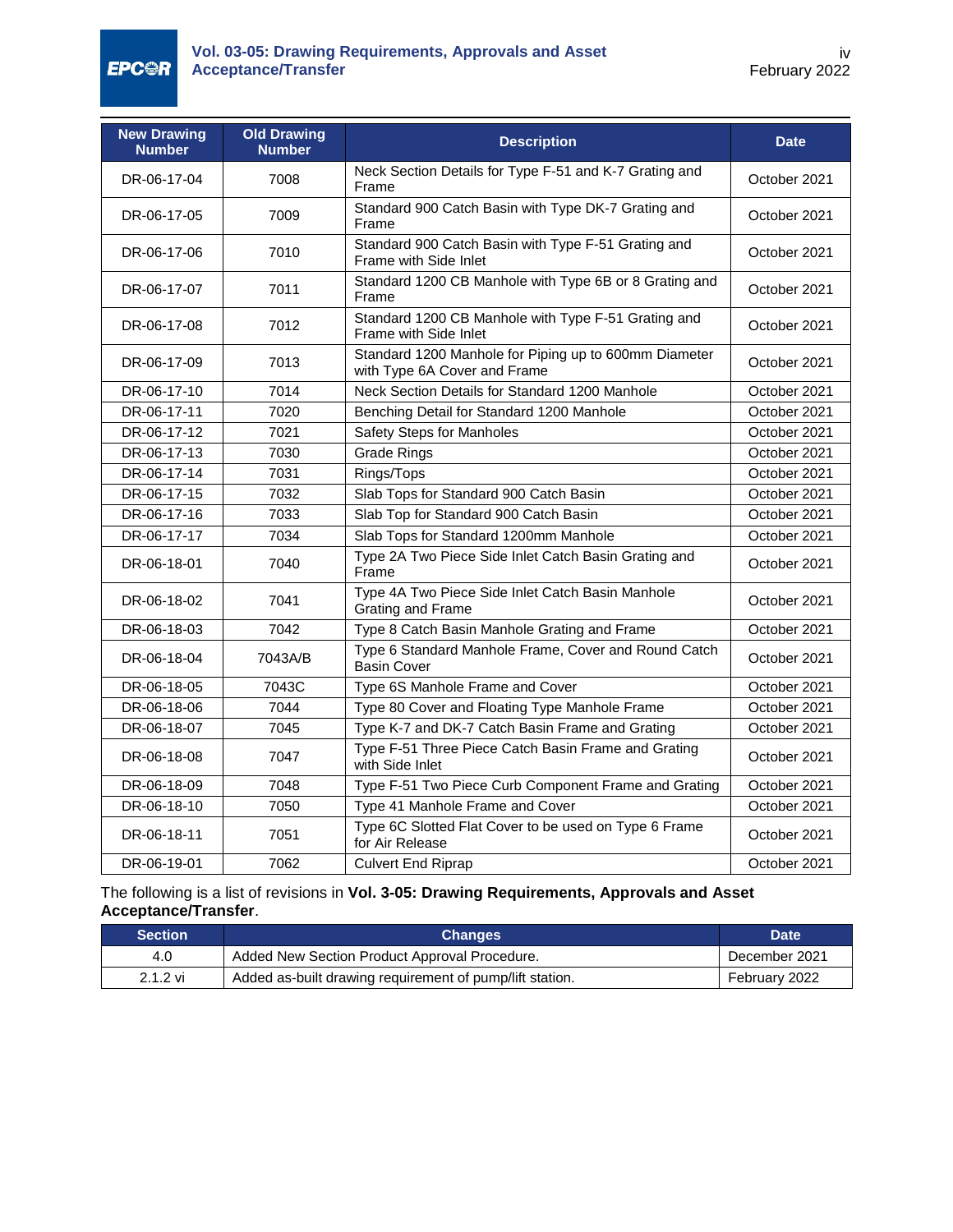

# **TABLE OF CONTENTS**

| 1.0 |     |                                                                          |  |  |  |
|-----|-----|--------------------------------------------------------------------------|--|--|--|
|     | 1.1 |                                                                          |  |  |  |
|     | 1.2 |                                                                          |  |  |  |
|     | 1.3 |                                                                          |  |  |  |
|     | 1.4 |                                                                          |  |  |  |
|     | 1.5 |                                                                          |  |  |  |
| 2.0 |     |                                                                          |  |  |  |
|     | 2.1 | Requirements for Submission of As-Built Drawings at CCC and FAC Stages 4 |  |  |  |
|     | 2.2 |                                                                          |  |  |  |
| 3.0 |     |                                                                          |  |  |  |
|     | 3.1 |                                                                          |  |  |  |
|     | 3.2 |                                                                          |  |  |  |
|     | 3.3 |                                                                          |  |  |  |
| 4.0 |     |                                                                          |  |  |  |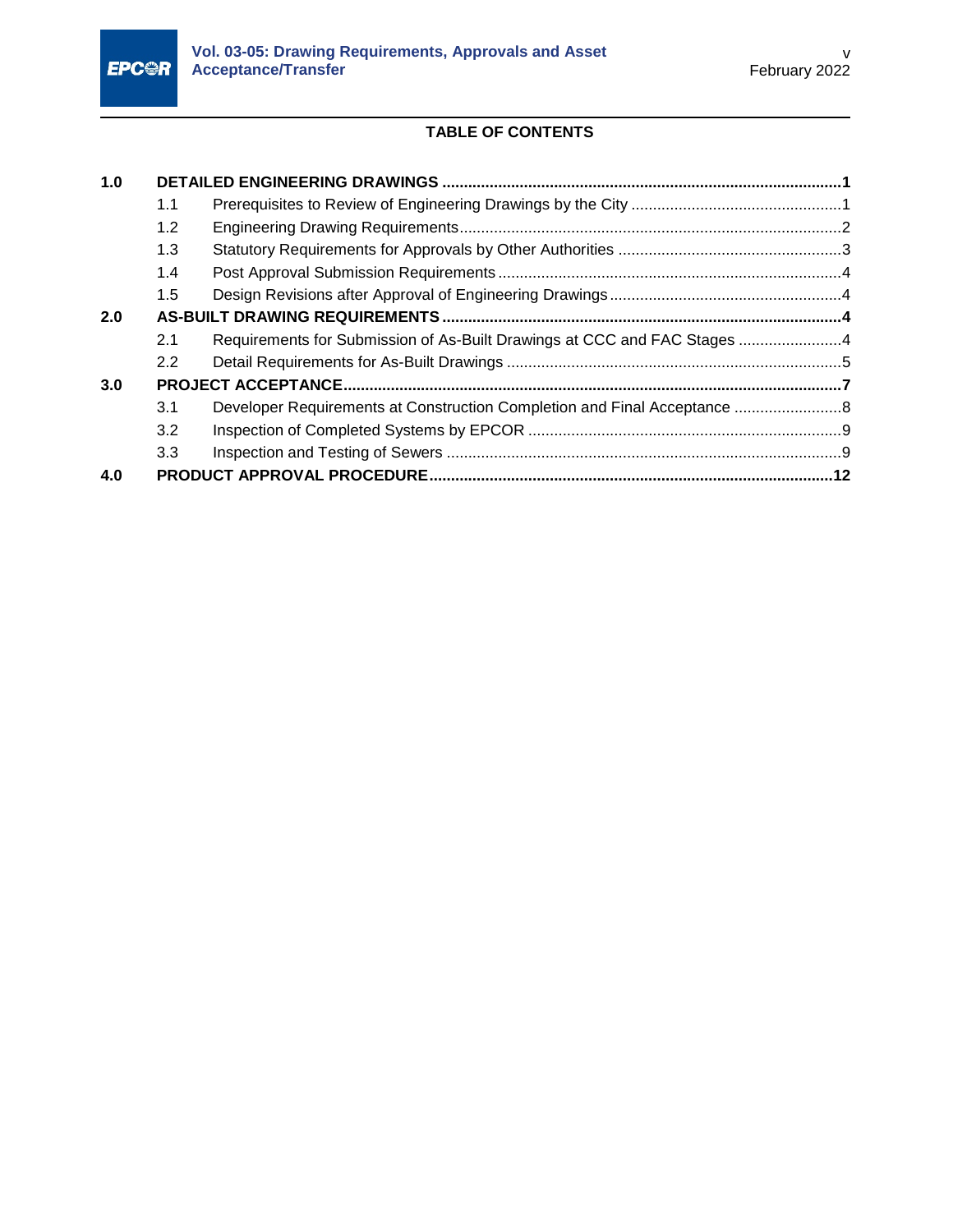

#### <span id="page-6-0"></span>**1.0 DETAILED ENGINEERING DRAWINGS**

This section outlines the requirements for the submission of detailed engineering drawings for approval by the City pursuant to the terms of Servicing Agreements between the City and the Developer for new subdivision development.

#### <span id="page-6-1"></span>**1.1 Prerequisites to Review of Engineering Drawings by the City**

1.1.1 Neighbourhood Design Report

A NDR for the development area, defining the basis for detailed design of the sewer and drainage system components may be required. The City may refuse to undertake review for approval of detailed engineering drawings in the absence of an approved NDR.

1.1.2 Inspection of Existing Infrastructure

Prior to the submission of detailed engineering drawings, inspection of existing infrastructure (the tiein points and one facility upstream and downstream of existing infrastructure which has passed 10 years after FAC) shall be conducted if the existing infrastructure is to be connected to or possibly affected by future construction activity. This aids in determining the condition of existing infrastructure and in identifying existing features that may not be recorded in order to minimize impacts on design. It also determines whether the existing infrastructure is suitable for connection (refer to Section 5.6.10 - Vol. 3-01: Development Planning Procedure and Framework). The Developers to contact the City to determine the specific requirements based on the scope of work, location, etc. during pre-engineering and NDR.

1.1.3 Detailed Submission Requirements

In order for review for the approval of detailed engineering drawings to be undertaken by the City, the submission of the drawings shall be accompanied by support documents as described below.

i. Hydraulic calculations

The Developer shall provide all storm and sanitary hydraulic calculations and documentation for justification of the pipe sizes and hydraulic structures presented in the engineering drawings. The calculations and support documentation shall be to the satisfaction of the Engineer and may include:

- a copy of the approved NDR including relevant computer simulation output for SWMF designs and storm and sanitary sewer design computations;
- storm sewer rational method design computations;
- **sanitary sewer design computations;**
- when not provided within the NDR, calculations to support designs for hydraulic structures, including but not limited to outfalls to watercourses or wet ponds, inlets to sewers or wet ponds, outlets from wet ponds, drop manholes and structures, junctions and pumping stations.
- ii. Geotechnical reports

The Developer shall provide copies of all soil and geotechnical reports prepared for the subdivision.

iii. Trench loading calculations

The Developer shall provide all trench loading calculations for sewer mains with greater than 7.0 m of cover over the top of the pipe. Refer to Section 4.4 - Vol. 3-03: Design Guidelines.

iv. Crossing permit drawings

The Developer shall also submit approved drawings for permits for any oil or gas pipeline, power transmission main, or railway crossings. Refer to Section 10, Chapter 1 - Volume 1: General .

- v. Project cost information
	- The Developer shall submit with the drawings a detailed breakdown of the costs of the storm and sanitary system as shown on the plans, based on accepted bids or tenders, for use by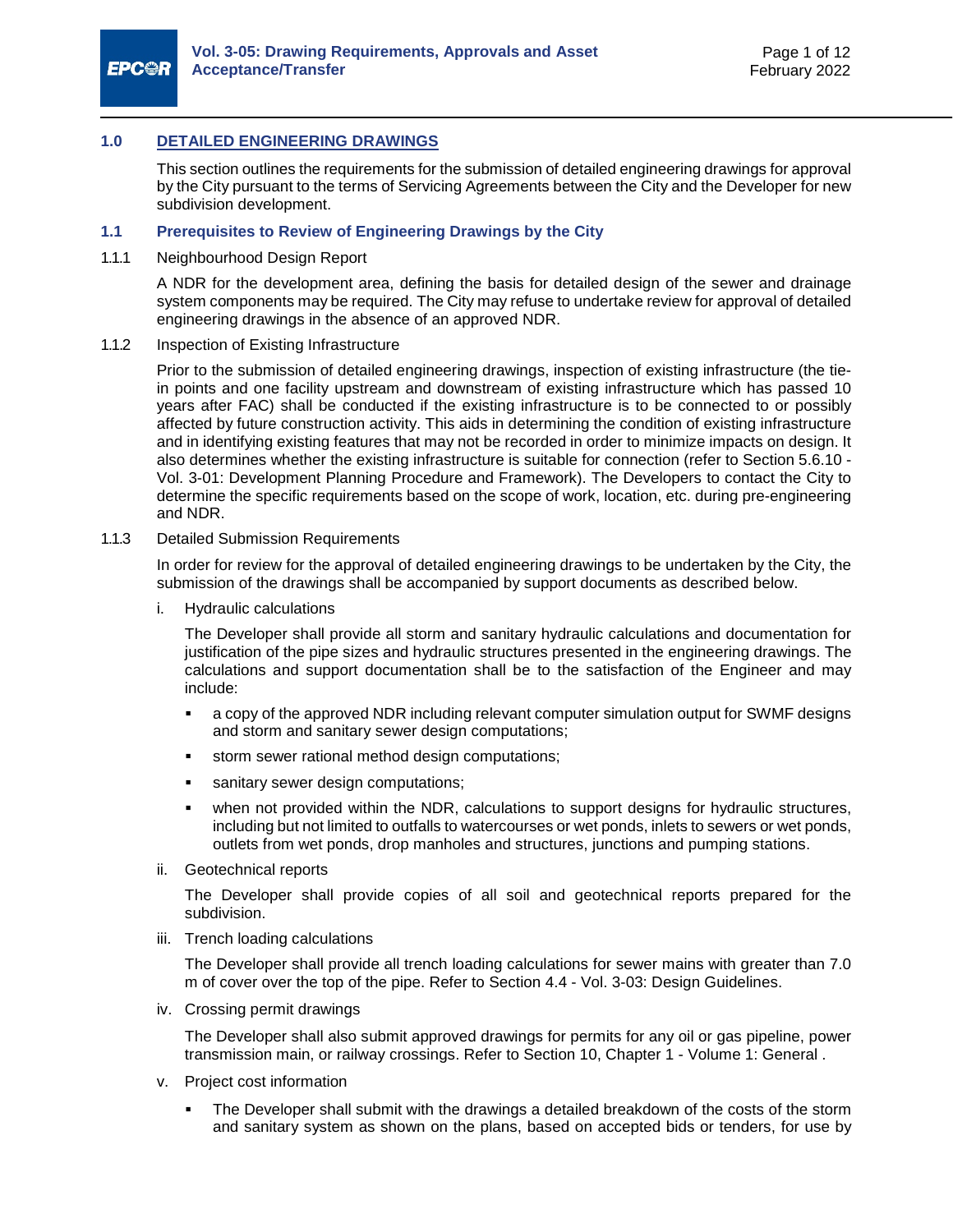

the City in preparation of the development cost analysis for the Development Servicing Agreement.

 This cost information shall be updated and resubmitted after initial review or approval of the drawings, if necessary, to account for revisions. A cost analysis is not prepared until after confirmation of the costs by the Consultant and until after an initial review of the development engineering drawings.

#### <span id="page-7-0"></span>**1.2 Engineering Drawing Requirements**

1.2.1 Plan Standards

All construction plans shall conform to the plan standards outlined in Volume 1: General, Chapter 1.

1.2.2 Detail Content Requirements

Further to the requirements of Volume 1: General, Chapter 1, Guidelines to Engineering Drawing Submissions, the engineering drawings shall include details to address the following specific requirements:

- i. Detail plans plans and profiles shall be provided to show:
	- The location of streets and rights-of-way and sewers.
	- The ground profile, proposed final road grade, size and type of pipe, length and grade of pipe between adjacent manholes, invert and surface elevation at each manhole.
	- All manholes shall be numbered on the plan and correspondingly numbered on the profile. The numbering on extensions should be in accordance with the overall numbering system. This numbering system shall correspond to storm or sanitary calculation sheets.
- ii. Special details detail drawings, to a scale that clearly shows the nature of the design, shall be furnished to show the following particulars:
	- All structures and storm sewer outlets.
	- Details of all sewer appurtenances such as special manholes or junctions, inspection chambers, inverted syphons, sampling devices and weirs.
	- Details of special bedding for pipe where the design includes high flow velocities. Where poor foundation conditions are identified in advance of construction, details and limits of special subgrade improvements are to be shown on the engineering drawings. When unsatisfactory conditions are encountered during the progress of construction, the Engineer shall be advised of the conditions and measures being taken in advance of their implementation. These measures shall be subject to approval. The details and scope of application of special subgrade improvements shall be shown on the as-built submission of engineering drawings.
		- Specific details of all proposed LID measures in accordance with the City of Edmonton *Low Impact Development - Best Management Practices Design Guide* and Section 5.0 - Vol. 3-02: Stormwater Management and Design Manual.
		- The details must also include specific information on the LID measures including size of the catchment area, size of the LID measure footprint, the depth and volume of amended soils and the amended soil mix parameters. The details must also include information on the under drain pipe size, length, slope, material as well as coordinates and invert elevations for the under drain pipe at key locations (i.e. at ends, connections, bends etc.) (See Section 5.10 - Vol. 3-02: Stormwater Management and Design Manual).
- iii. Lot grading plans

Refer to Section 6.4 - Vol. 3-02: Stormwater Management and Design Manual.

iv. Project specific ESC Plan designed in accordance with the ESC Guidelines. Address ESC of LID features and reference checklists. For more information, refer to the *Low Impact Development Construction, Inspection, and Maintenance Guide*.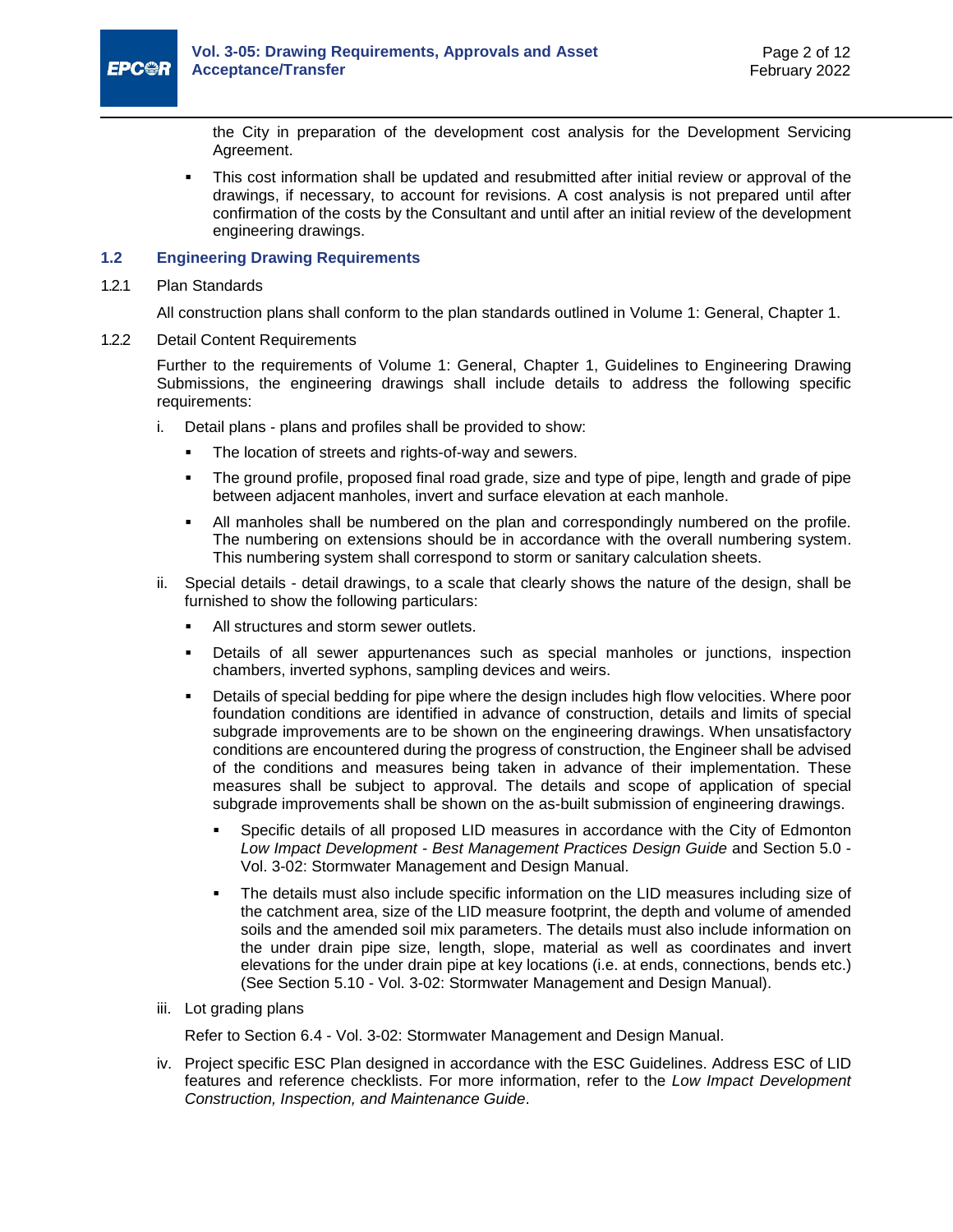#### <span id="page-8-0"></span>**1.3 Statutory Requirements for Approvals by Other Authorities**

- 1.3.1 It shall be a responsibility of the Consultant undertaking a development project to comply with the statutory requirements governing the work. The Consultant shall obtain all approvals from the authorities having jurisdiction, including but not limited to those mentioned below.
- 1.3.2 Where these standards refer to bylaws, acts, regulations and standards, this shall mean the most recent edition or amendment of the referenced document.
- 1.3.3 Where due to amendment of statutory requirements, conflicts or inconsistencies with these standards arise, the Consultant is to be responsible for satisfying the more stringent requirement and shall refer the discrepancy to the Engineer.
- 1.3.4 Alberta Environmental Protection and Enhancement Act (AEPEA)
	- i. Letter of Authorization requirement
		- Pursuant to the AEPEA, the City will apply on behalf of the City for Letters of Authorization from AEP to permit the construction of sewer and drainage infrastructure for the areas of subdivisions approved by the City of Edmonton Subdivision Authority. Construction of the sewer and drainage infrastructure for a specific development shall not commence prior to the issuance by AEP of a Letter of Authorization including the development area.
		- After approval by the Engineer, the City may require the engineering drawings to be submitted to AEP further to their requirements under the AEPEA and/or the Water Act and to other authorities whose approval must be obtained prior to commencement of any construction.
	- ii. Special features Letter of Authorization
		- When a development proposal includes the construction of any infrastructure classified as a "special feature" by AEP a Letter of Authorization be obtained from them prior to the commencement of construction. Special features include SWMFs, storm system outlets to a natural watercourse, and sanitary system or storm drainage pumping stations.
		- It is the responsibility of the Developer, through the Consultant to do all that is necessary to obtain the Letter of Authorization on behalf of the City from AEP.
- 1.3.5 Water Act

Pursuant to the Water Act, a license is required for drainage facilities involving the impoundment of water for the purpose of water management, or the diversion of water, or the discharge of water to a watercourse. The Consultant shall be responsible for applying to AEP for a drainage license when required and for obtaining the necessary approvals prior to the construction of those facilities.

#### 1.3.6 Restricted Development Area Regulation

Any surface disturbing activity or change in land use within areas governed by the Restricted Development Area Regulations further to The Department of the Environment Act requires the consent of the Minister of the Environment and Parks. Applications are to be made to the Land Use Branch, Environmental Assessment Division, AEP. They may refer proposals to other affected branches for review.

1.3.7 Public Lands Act

Where a proposed facility may encroach on crown lands, a License of Occupation would be required under the Public Lands Act. Construction of an outfall discharging to a major watercourse is an example of this.

1.3.8 Navigable Waters Protection Act

Should an improvement involve crossing over or under a "navigable water," such as the North Saskatchewan River, either a permit or an exemption from the requirement must be obtained from the appropriate federal department.

1.3.9 River Valley Bylaw No. **[7188](https://www.edmonton.ca/residential_neighbourhoods/documents/plans_in_effect/North_Saskatchewan_River_ARP_Consolidation.pdf)**

Development or construction that would impact the designated areas within the North Saskatchewan River valley and ravine system within Edmonton requires assessment and review further to the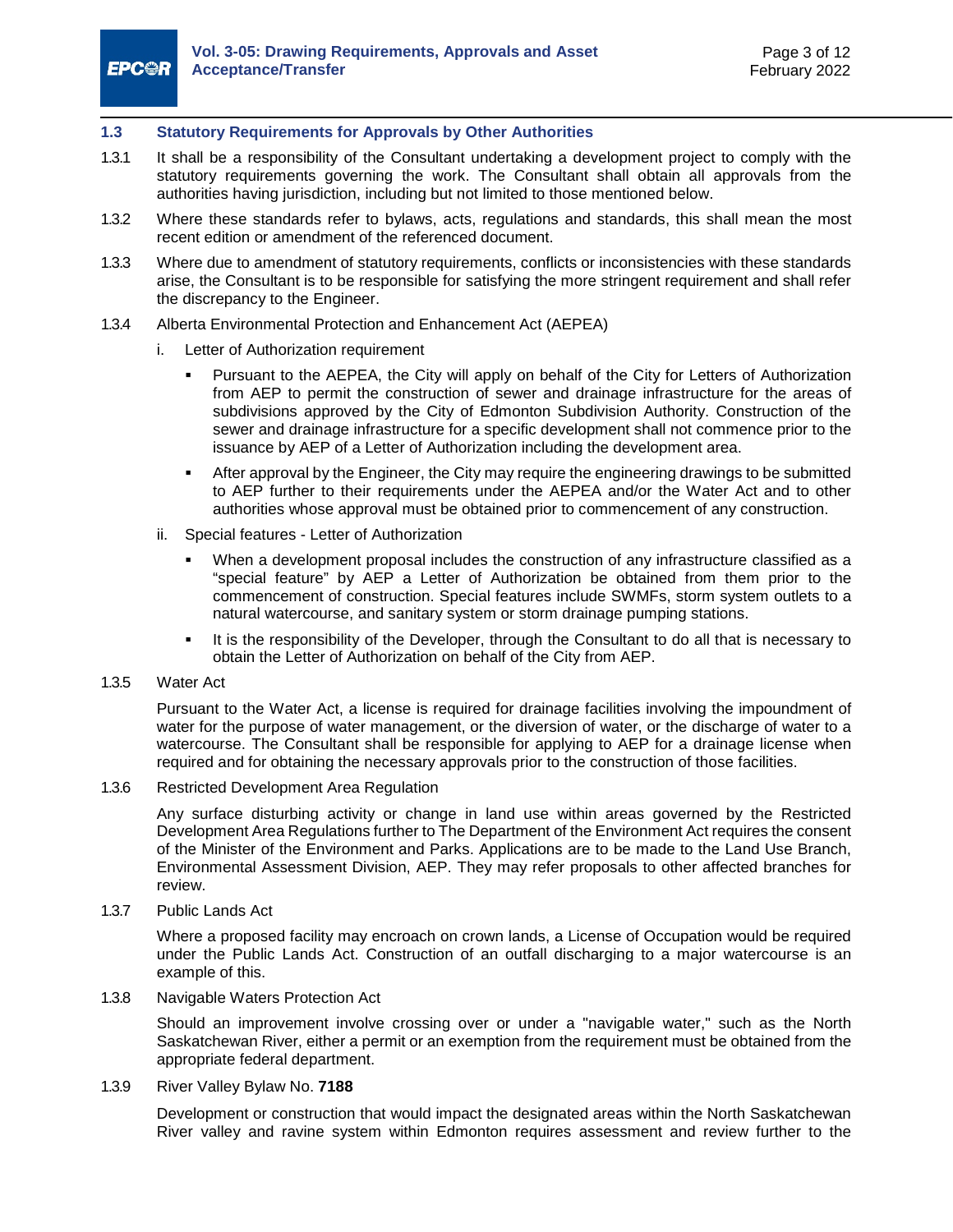

requirements of and in accordance with Bylaw No. [7188.](https://www.edmonton.ca/residential_neighbourhoods/documents/plans_in_effect/North_Saskatchewan_River_ARP_Consolidation.pdf) The River Valley bylaw approval should be obtained prior or concurrent to the review of the engineering drawings.

#### 1.3.10 Edmonton Garrison Zoning Regulations

The Department of National Defence (DND) have regulations for height restrictions, bird hazard mitigation and noise attenuation that impact areas adjacent to and under the flight paths for the Edmonton Garrison. Contact Planning Services, Planning and Development for DND's requirements.

#### <span id="page-9-0"></span>**1.4 Post Approval Submission Requirements**

After engineering drawing approval and prior to commencement of construction the following information shall be provided to the City:

- **E-plan of the approved engineering drawings;**
- Construction cost estimates that include separate costs for storm sewers, sanitary sewers, foundation drainage sewers, sanitary services and storm sewer services and/or foundation drainage services as applicable;
- A schedule of the proposed construction including the starting date and the estimated duration of construction.

#### <span id="page-9-1"></span>**1.5 Design Revisions after Approval of Engineering Drawings**

Any changes to the sewer component of the engineering drawings are to be approved by the Engineer prior to construction of the affected portion. Refer to Volume 1: General, Chapter 1, Section 8.7 for the procedure to obtain approval of revisions to approved engineering drawings.

#### <span id="page-9-2"></span>**2.0 AS-BUILT DRAWING REQUIREMENTS**

This section outlines the requirements for submission of detailed "as- built Plan of Record (POR)" with regard to drainage sewer systems and facilities.

#### <span id="page-9-3"></span>**2.1 Requirements for Submission of As-Built Drawings at CCC and FAC Stages**

Refer to Chapter 1, Intent and Use of the Design and Construction Standards, Volume 1: General for general information in regard to the requirements for CCC and FAC as-built drawings for sewers.

#### 2.1.1 CCC First Submission

Detailed engineering CCC information is to be provided to EPCOR Drainage Services by the Consultant. The CCC information is to be provided electronically in the form of one ".pdf" drawing file and a Consultant Data Loading (CDL) file both submitted to EPCOR Drainage Services via Citrix. If the Consultant is unable to access CDL program, the Consultant shall produce one "pdf" drawing file at CCC and FAC.

Any revisions and field changes approved by the Engineer in CCC drawings must be identified and shall be marked in red or highlighted in yellow.

#### <span id="page-9-4"></span>2.1.2 FAC Final Submission

The detailed engineering "As-built Plan of Record (POR)" information must be received and approved by EPCOR Drainage Services before FAC is to be issued.

- i. A complete set of as-built POR drawings shall be submitted 3 months prior to FAC approval.
- ii. All changes to drawings from CCC to FAC are to be identified and submitted to EPCOR Drainage Services.
- iii. All errors/deficiencies identified by EPCOR Drainage Services on CCC first submission must be addressed and corrected.
- iv. As-built lot corner, swale and drainage route elevations are to be shown on the lot grading plan. The specific approval of the City is required for changes of design elevations from those shown on the lot grading plan as approved by the City. Refer the Lot Grading Guidelines.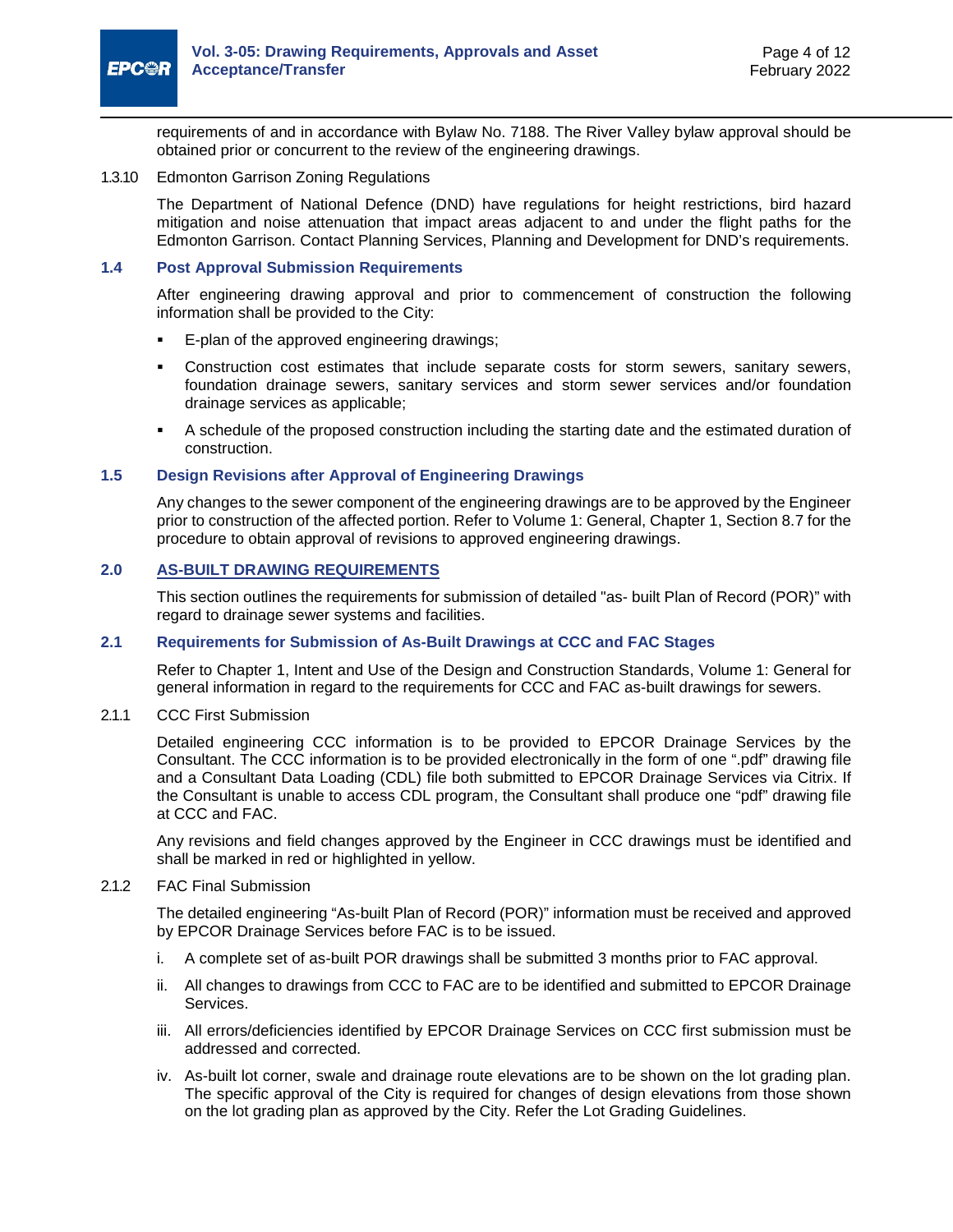

- v. All Department License of Occupation (DLO) approvals when required to be submitted to EPCOR Drainage Services with the package as mentioned in Section *[2.1.2](#page-9-4) i* above.
- vi. As-built drawings of pump station/lift station are to be submitted in both CAD and pdf files.
- 2.1.3 Checking of Detailed Engineering "As-Built POR" Information
	- i. As part of the recording process, EPCOR Drainage Services reviews CCC and FAC information to ensure sufficient information is included for the establishment of permanent records. If deficiencies are found, and if necessary, files are returned to the Consultant for revision and resubmission.
	- ii. When the CCC first submission is received a letter of "Received" will be sent to the Consultant.
	- iii. When the FAC final submission is approved a letter of "Approval" is forwarded to the Consultant.

#### <span id="page-10-0"></span>**2.2 Detail Requirements for As-Built Drawings**

<span id="page-10-2"></span>The following minimum requirements are to be addressed in the preparation of as-built plans:

<span id="page-10-1"></span>2.2.1 Location of drainage facilities, for example manholes, CBs and the end of pipe stubs.

Cadastral real world coordinates are to be provided based on the Alberta survey control system.

Note: Coordinates shall be given to the centreline of each manhole, CB or pipe stub, not to the centreline of any cover.

- 2.2.2 Manholes, Oversized Manholes, Drop Manholes and Tunnel Access Manholes:
	- size;
	- type e.g. round, eye;
	- description e.g. access;
	- directional offset from the centreline of sewer to the centreline of manhole e.g. 4.5 m E. of centreline of sewer;
	- at the connection to tunnel give the size and invert elevation of the pipe section connecting the drop or access manhole to the tunnel;
	- elevation of bottom of manhole;
	- oversize manhole transition top slab elevation
	- **location give coordinates. See Section [2.2.1](#page-10-1).**
- 2.2.3 Rims and Inverts:
	- rim elevations only if in place;
	- elevations of all inverts including previously constructed manholes and pumping stations to which the new line is connected.
- 2.2.4 Alignments of Centreline of Trench or Tunnel:
	- **•** perpendicular tie to property line;
	- azimuth where necessary.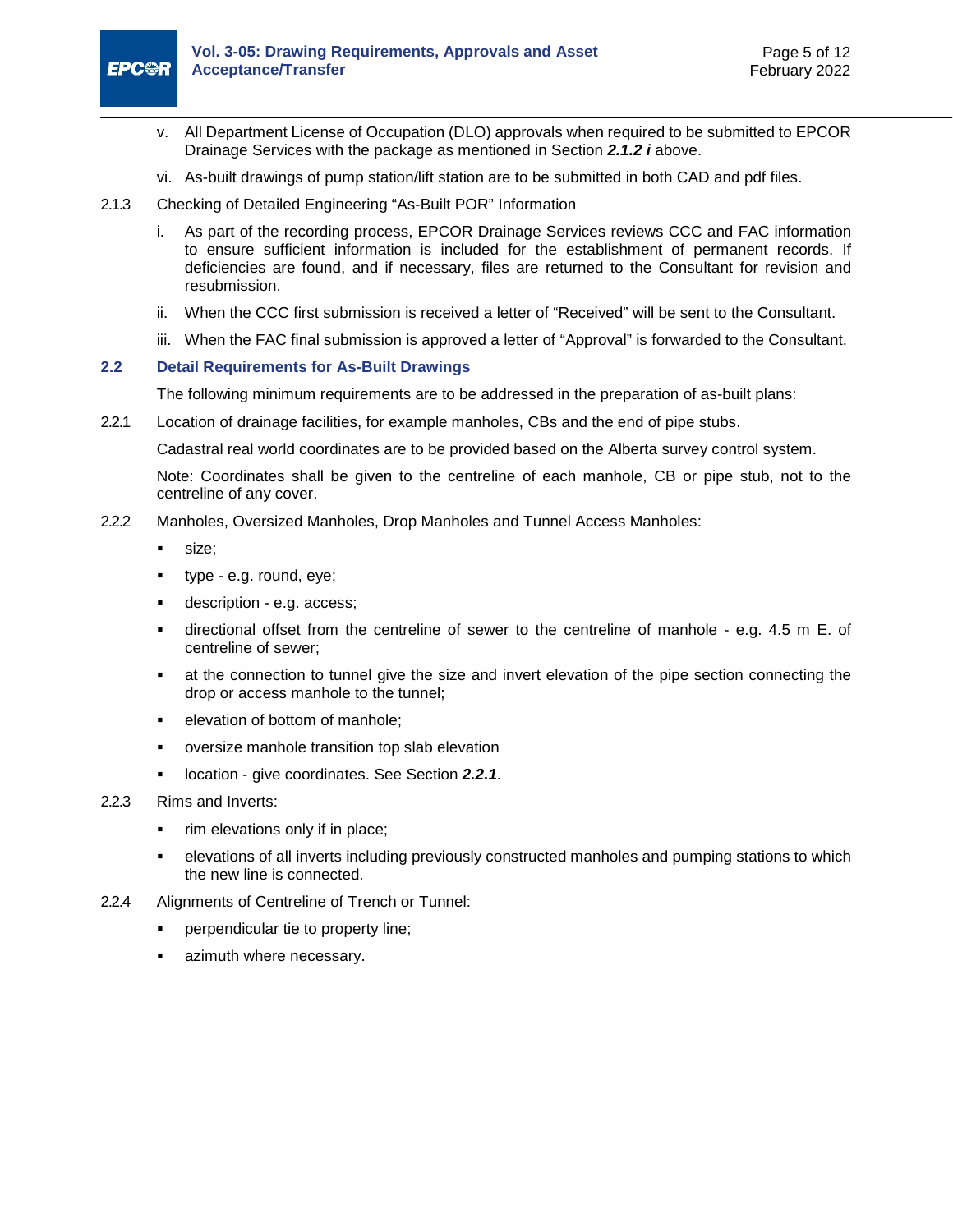#### 2.2.5 Curves:

- **radius**;
- central angle;
- sub-tangent;
- **-** length of curve;
- **BC and EC Cadastral coordinates.**
- 2.2.6 Distances to be Checked Between:
	- manholes;
	- centrelines of chambers;
	- outfalls;
	- **BCs and ECs of curves;**
	- points where sewer changes grade;
	- **underground drop structures, or similar.**
	- **•** points where size of pipe changes
- 2.2.7 Sewer Pipes and CB Leads:
	- size;
	- **i** invert elevation at each end of pipe
	- type or shape e.g. round, eye, monolithic;
	- material e.g. concrete, tile;
	- pipe strength;
	- slope of pipe;
	- bedding type;
	- trench foundation improvements noting ballasting, subdrainage or geotextiles installed provide detailed cross sections and limits;
	- locations (see Section *[2.2.1](#page-10-2)*) are to be given for all horizontal and vertical bends in sewer pipe and forcemains - accurate bend locations must be determined during construction before the trench is backfilled.
- 2.2.8 Structures such as Chambers, Pumpwells and Wing Walls.
	- location see Section *[2.2.1](#page-10-1)*;
	- verification of construction as per plan, referring to drawing number.
	- Any changes are to be noted, with a description and a sketch if constructed without plan or major changes.
- 2.2.9 Special Construction
	- **•** reconnecting of CBs verification or a sketch;
	- cross connections sketch, inverts and pipe size;
	- **Parage placement, e.g. E. side of manhole;**
	- weirs elevation of the top, placement and a sketch description of any similar construction.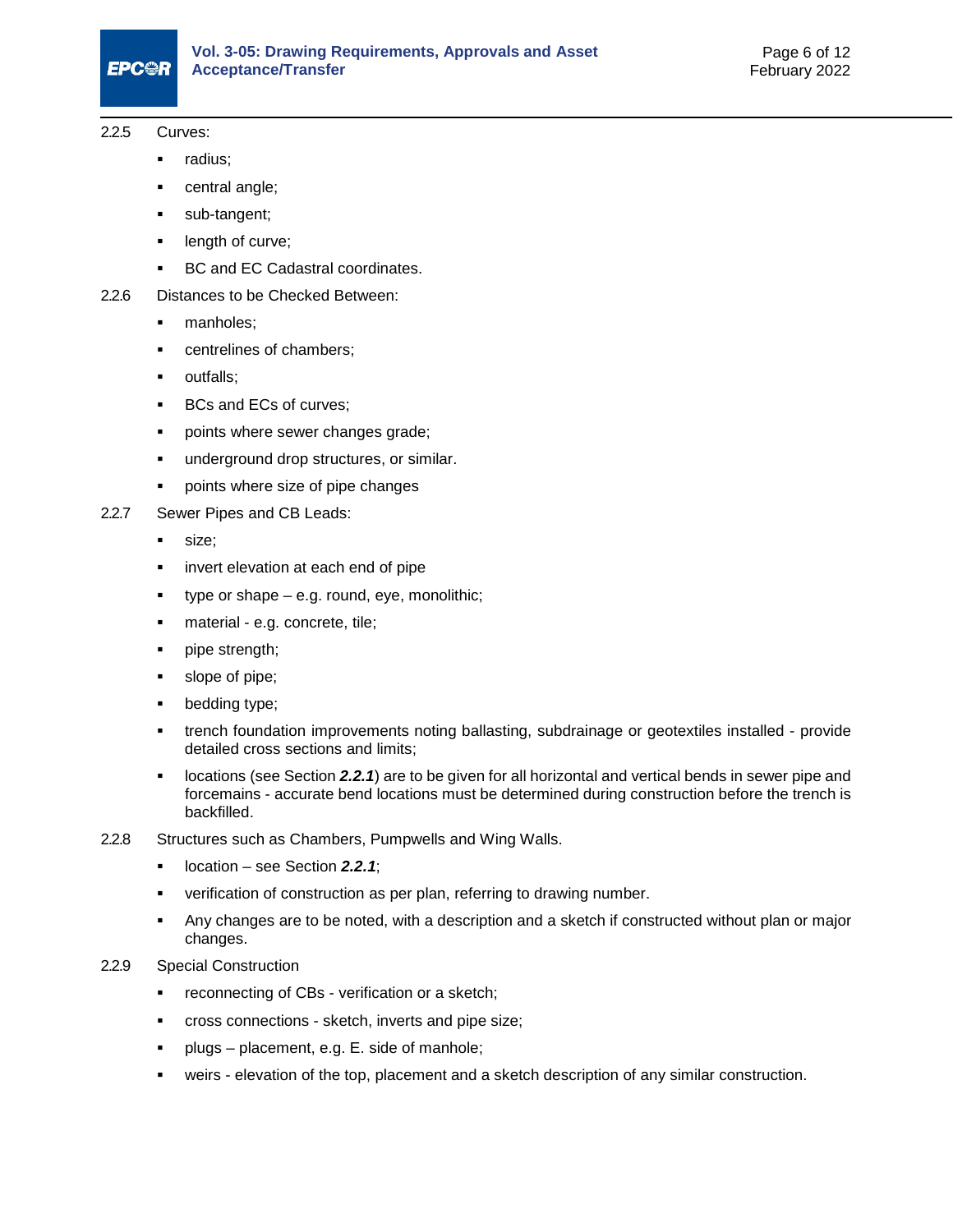- 2.2.10 Lot Grading Information:
	- all lot corner elevations are to be confirmed;
	- swales and drainage route locations (see Section *[2.2.1](#page-10-2)*) are to be provided at the beginning and end of the swale, as well as any horizontal or vertical bends.
	- swale and drainage route invert and channel edge elevations at property line crossings.
- 2.2.11 Stormwater Storage Facilities:
	- stage-storage volume and stage-area curves and tables of the values;
	- the high water level (HWL) design event basis;
	- elevations at pond bottom, normal water level (NWL), 5 year 25 year, 100 year level and HWL;
	- storage volumes at NWL, 5 year, 25 year, 100 year level, HWL and freeboard level;
	- area at pond bottom, NWL, 5 yr, 25 yr, 100 yr HWL and freeboard level
	- freeboard elevation;
	- notation indicating the elevation of the lowest allowable building opening for lots abutting the wet pond;
	- depth of pond and forebay at NWL, 5 year level, 25 year level 100 year level, and HWL;
	- length of shoreline at NWL, 5 year level 25 year, 100 year and HWL;
	- pond and forebay area in ha at NWL, 5 year, 25 year, 100 year level and HWL;
	- contributing basin size in ha;
	- measurements to locate submerged inlets, outlets and sediment traps referenced to identifiable, permanent features which are not submerged at NWL.

#### 2.2.12 Culverts

- location (see Section *[2.2.1](#page-10-2)*) at each end of culvert
- material
- diameter
- invert at each end
- **slope**
- 2.2.13 General Information:
	- name of the Contractor;
	- **start date;**
	- **•** completion data;
	- unusual ground conditions.

#### <span id="page-12-0"></span>**3.0 PROJECT ACCEPTANCE**

This section describes the Developers responsibilities with regard to certification and documentation of quality control and system performance when applying to the City/EPCOR Drainage Services for acceptance of sewer and drainage improvements constructed under the terms of a Servicing Agreement.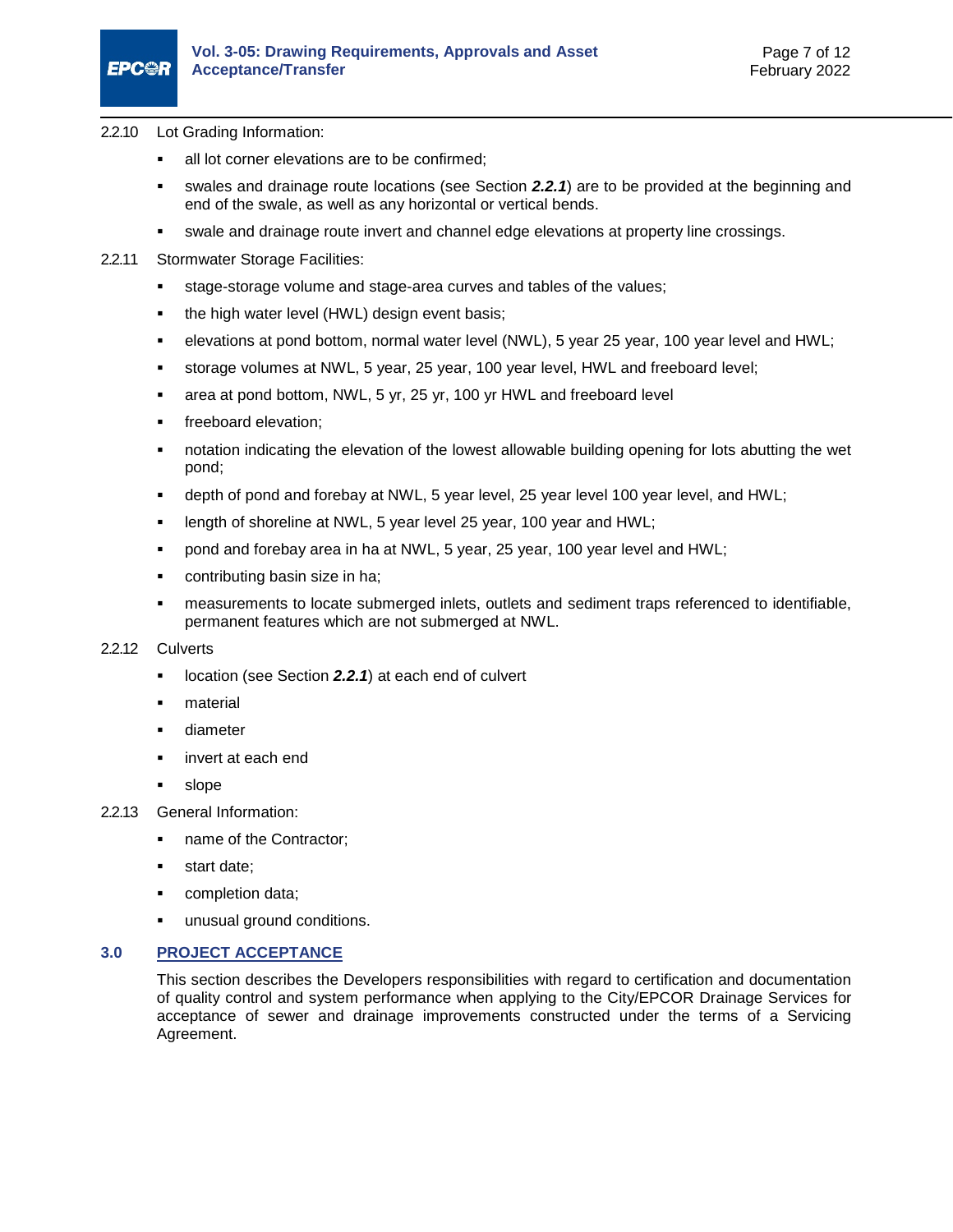

#### <span id="page-13-0"></span>**3.1 Developer Requirements at Construction Completion and Final Acceptance**

Prior to or concurrent with an application for a CCC, and a FAC, the Developer is to address the following requirements:

3.1.1 Material Inspection and Testing Certification

Certifications for all materials used are to be submitted as detailed in General Provisions for Developers, Volume 1 General.

3.1.2 Leakage Testing Results

Leakage testing for CCC shall be conducted in accordance with the requirements of Section 27 - Vol. 3-06 Construction Specifications and the results of testing shall be submitted. Leakage testing for FAC shall conform to the requirements of Section *[3.3](#page-14-1)* herein.

3.1.3 Pre-Inspection by the Consultant

Prior to requesting inspection of sewer and drainage systems by EPCOR or application for a CCC or FAC, the Consultant shall inspect the improvements and verify that the works are complete and functional, in accordance with the approved engineering drawings and the requirements of these standards.

- 3.1.4 Commissioning of Special Structures/Facilities (Applicable for CCC)
	- i. Where the improvements include special structures or devices, the Consultant shall fully test the operation and function of these facilities to prove that they comply with the design specifications including fail safe response, fault and status monitoring. For all such structures, the Consultant shall submit a commissioning report to the Engineer in advance of or concurrently with a request for a construction completion inspection or application for a CCC. This report shall identify the scope of the testing performed and the specific measurement and parameter values recorded. The report is to bear the stamp of the professional engineer responsible for the project and include a statement that the facility meets all of criteria specified in the approved design reports and engineering drawings.
	- ii. Specific requirements for commissioning of particular special structures are outlined below. Similar requirements shall apply to other types of special structures as may be determined by the Engineer.
		- Pumping stations the commissioning report for a pumping station is to include, but not necessarily be limited to, the following items:
			- a) Test results and calibration of all major equipment including pumping pressures and rates, power consumption of drivers, power supply voltage and amperage.
			- b) A checklist and verification of operability of all valves, gates, air release and blowoff valves, and lifting equipment.
			- c) A ventilation system balancing report. See Section 2.13.5 Vol. 3-04: Pump Station and Forcemain Design Guidelines.
			- d) A completed checklist of the testing of all auxiliary devices including the lighting, heating, plumbing and electrical utility systems.
			- e) A copy of the commissioning report for a pumping station is to be included in the O&M manual to be provided. Refer to Section 2.17.1 - Vol. 3-04: Pump Station and Forcemain Design Guidelines.
		- Stormwater management storage facilities the commissioning report for a SWMF is to include, but not necessarily be limited to, the following items:
			- a) A complete checklist of all operating features, including valves, flow gates and control and measurement devices, with verification of the proper function of such features.
			- b) Flow control mechanisms or devices are to be tested in the installed condition, calibrated and verified to function in accordance with the design specifications.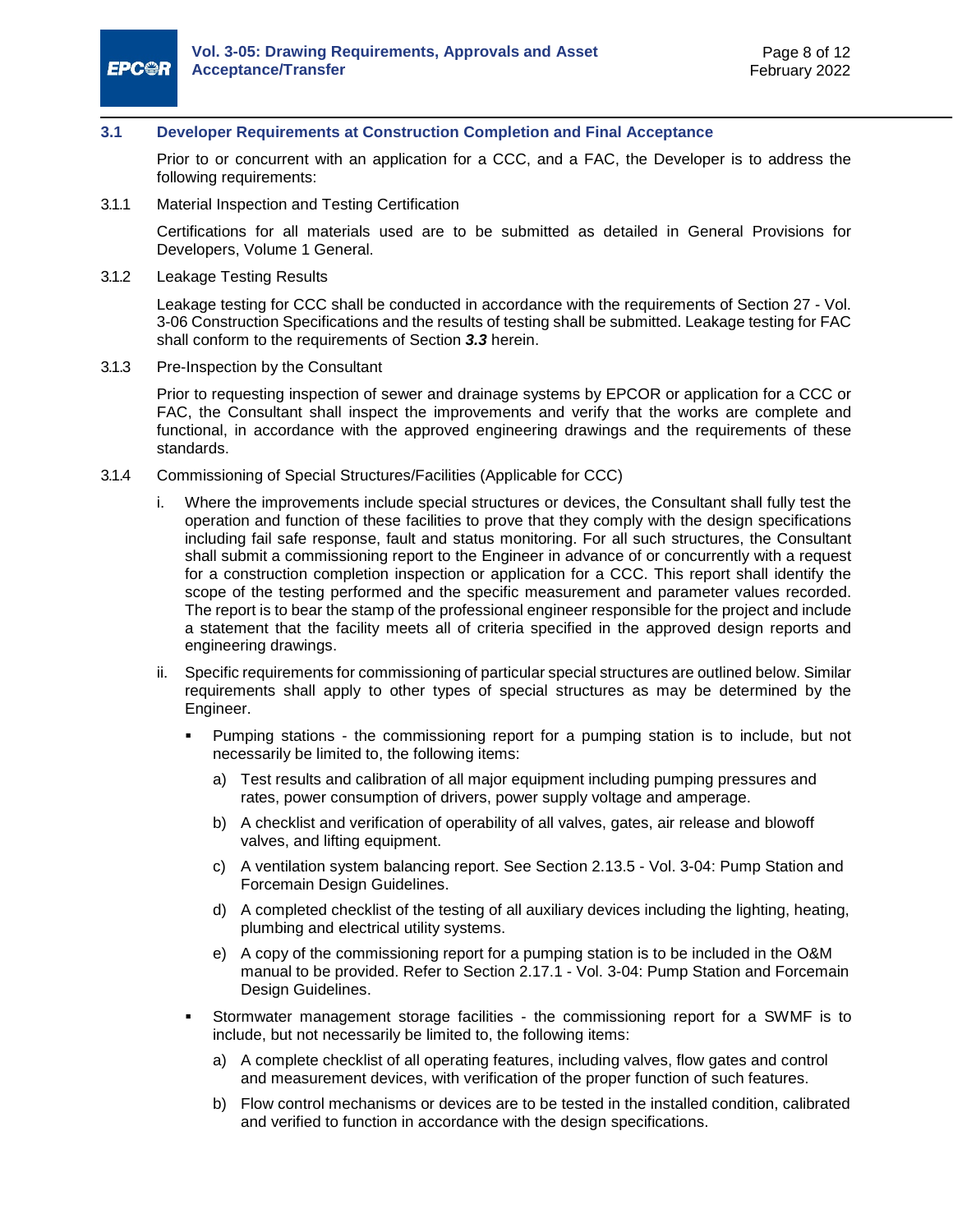

- 3.1.5 A copy of the commissioning report shall be included within the O&M manual to be provided. Refer to Section 4.4 - Vol. 3-02: Stormwater Management and Design Manual.
- 3.1.6 Surface Grading Verification (Applicable for CCC)
	- i. The Consultant is to provide certification to verify that the surface grading requirements for the development have been established. "Established" means that all lot corner elevations and swale invert profiles and cross sections, are within a tolerance of -70 mm to -200 mm below the design elevation, measured on clay. Whenever site-specific constraints prevent the establishment of specific surface elevations prior to the proposed date for CCC application for surface grading and swales, deficiencies are to be noted on the certification. In these cases, the applications shall be accompanied by written confirmation of the intent to rectify the surface grading deficiencies prior to final acceptance for sewer and drainage improvements and a commitment to coordinate with all other parties so that the interim surface grading deficiencies do not result in misinterpretation by others of the final grading requirements.
	- ii. Refer to the Lot Grading Guidelines.
- 3.1.7 Erosion and Sediment Controls (ESC)
	- The consultant shall ensure the implementation of the ESC Plan during construction and postconstruction stages in accordance with the ESC Guidelines and Field Manual until the FAC is signed off.
	- ii. Inspection of the ESC BMPs and installations shall be performed to ensure they are functioning adequately. Maintenance shall be carried out as required on failing ESC measures.

#### <span id="page-14-0"></span>**3.2 Inspection of Completed Systems by EPCOR**

3.2.1 Cleaning of the System

When the works are completed and prior to requesting inspection of sewers by the EPCOR's inspector, the Developer is to ensure that the system to be inspected is thoroughly clean and free from mud or any other obstructions. Unsatisfactory conditions shall be remedied to the satisfaction of the Engineer or the inspector at the Developer's expense.

3.2.2 Inspection by EPCOR upon CCC and FAC application

Upon application by the Developer for a CCC, and also for a FAC for an improvement, the EPCOR's inspector conducts visual inspections of the improvement, provided that the Developer has reasonably complied with the requirements of Section *[3.1](#page-13-0)*.

3.2.3 Inspection Prior to Completion of Total Systems

In response to reasonable requests from the Developer, at the discretion of the Engineer, EPCOR' inspector may inspect portions of the sewer and drainage improvements in advance of formal application for a CCC. This is to identify and correct deficiencies in underground works in advance of the construction of surface improvements or with regard to seasonal considerations. The Engineer shall not be obliged, however, to conduct piecemeal inspections for acceptance of work in progress, or to provide separate or advanced approval of a CCC or a FAC for any portion of the sewer and drainage improvements constructed under the terms of a single servicing agreement. The City will approve a CCC or an FAC only upon completion of all portions of each separate improvement itemized within the servicing agreement.

3.2.4 Wet Well Inspection Prior to Operation

A wet well inspection must be done by EPCOR Drainage Services before flooding with sewage in order to inspect proper seating/fastening of the pump and for any garbage left by the contractor in the well that could cause clogging in the future.

#### <span id="page-14-1"></span>**3.3 Inspection and Testing of Sewers**

<span id="page-14-2"></span>3.3.1 Manual Visual Inspection

All sewers greater than 1200 mm in diameter, and all manholes, CBs leads, CBs and appurtenances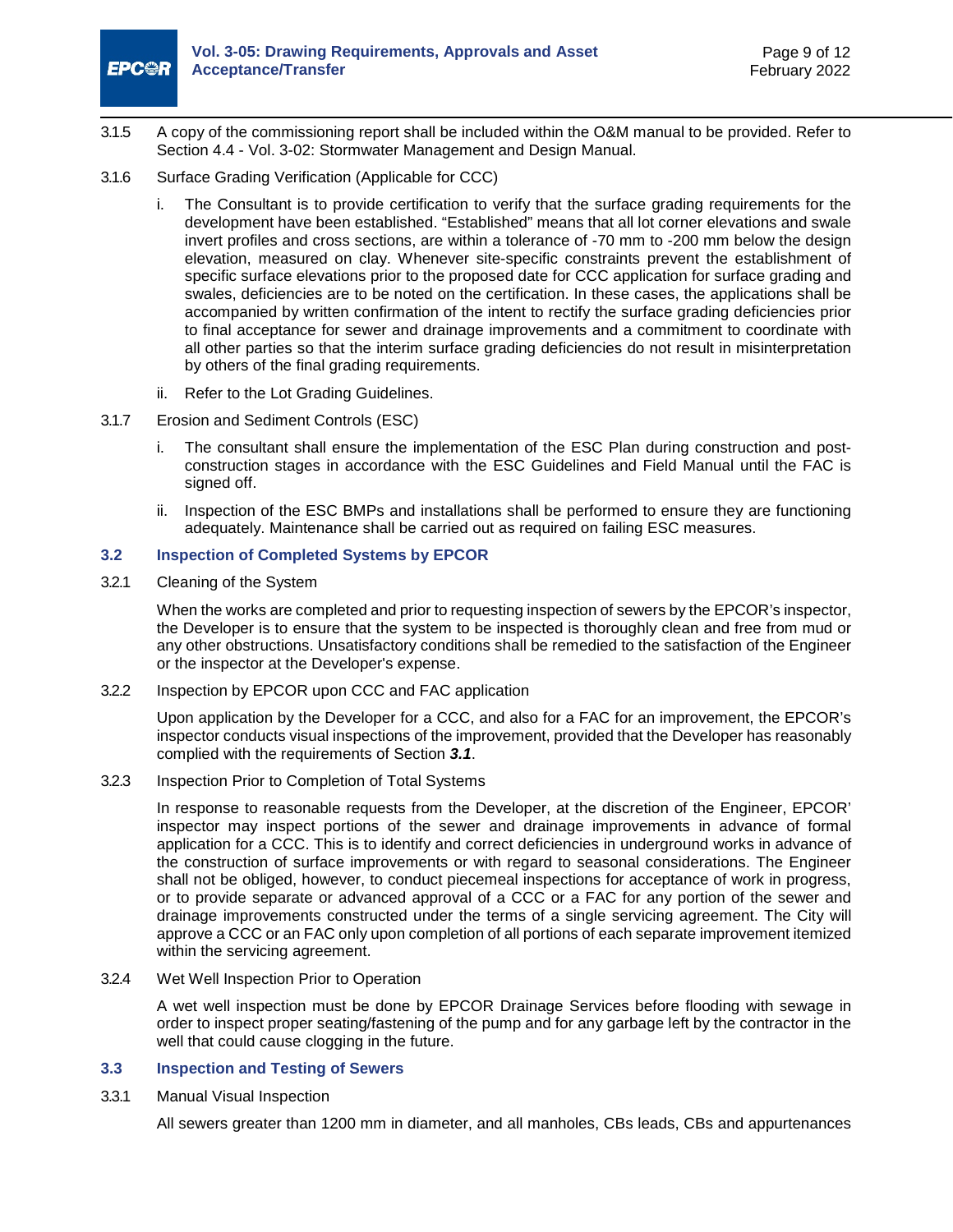

shall be subject to visual inspection by the Engineer or an authorized inspector at CCC and where feasible to do so, at FAC. Manual walk-through inspections shall conform to Section 23 - Vol. 3-06: Construction Specifications. Where manual walk-through inspections are not feasible to be carried out at FAC, sewer inspection shall be carried out by CCTV methods meeting the technical requirements of Section 23 - Vol. 3-06: Construction Specifications.

Acceptance criteria for sewer pipe at both CCC and FAC shall conform to the requirements of Clause 3.12 – Visual Inspection and Acceptance Criteria, Section 13 - Vol. 3-06: Construction Specifications.

Manholes, CBs and other appurtenances shall show no evidence of structural damage at CCC nor no evidence or premature material degradation at FAC

- 3.3.2 Sewer Inspection by CCTV Methods
	- i. CCTV inspection of the sanitary and storm sewer improvements shall be completed in accordance with Section 23 - Vol. 3-06: Construction Specifications and the associated inspection results submitted to the Engineer prior to application for a CCC and a FAC.
	- ii. This shall include all sewers not subject to visual walk-through inspections. The Consultant shall review every CCTV inspection and provide to the Engineer a written summary indicating any deficiencies detected, including recommendations for repair. The interpretation of the CCTV inspection shall remain the responsibility of the Consultant.
	- iii. Any additional CCTV inspection of sewers to verify the Consultant's interpretation or to inspect deficiency repairs shall be done at the Developer's expense.
	- iv. If CCTV inspection reveals that any of the conditions noted in Section *[3.3.1](#page-14-2)* [Manual visual](#page-14-2)  [inspection](#page-14-2) exist, then these deficiencies shall be remedied to the satisfaction of the Engineer.
- 3.3.3 Leakage Testing

All leakage tests shall be conducted after the service connections to the main have been installed. Service connections include in-line tees, wyes and saddles.

No leakage testing other than visual interpretation of the CCTV inspections is required to comply with Leakage Testing Criteria at FAC.

i. Minimum requirement for leakage testing

Leakage tests shall be conducted on 10% of all sanitary sewers unless a further requirement for testing is defined below. The Engineer shall choose those sewers to be tested after construction is complete.

ii. Additional leakage testing in case of test failure

In the event that initial leakage tests described within the Construction Specifications reveal deficiencies in the 10% of the system tested, then in addition to retesting after repairs have been carried out, an additional 10% of the system shall be tested. Should this additional testing reveal further deficiencies, then the remainder of the system shall also be tested for leakage. All deficiencies detected shall be repaired and the system retested for leakage. The cycle of testing and repair shall be repeated until leakage from the system is within the allowances specified in the Construction Specifications.

iii. Sanitary sewers below the groundwater table

All sanitary sewers that are anticipated to be below the groundwater table at any time of year are to be tested for leakage.

iv. Sanitary sewers located near top of bank

All sanitary sewers situated within top of bank as defined in the subdivision plan shall be tested for leakage.

v. Storm sewers designed for surcharge

Storm sewers which are designed to operate under surcharged conditions for extended periods,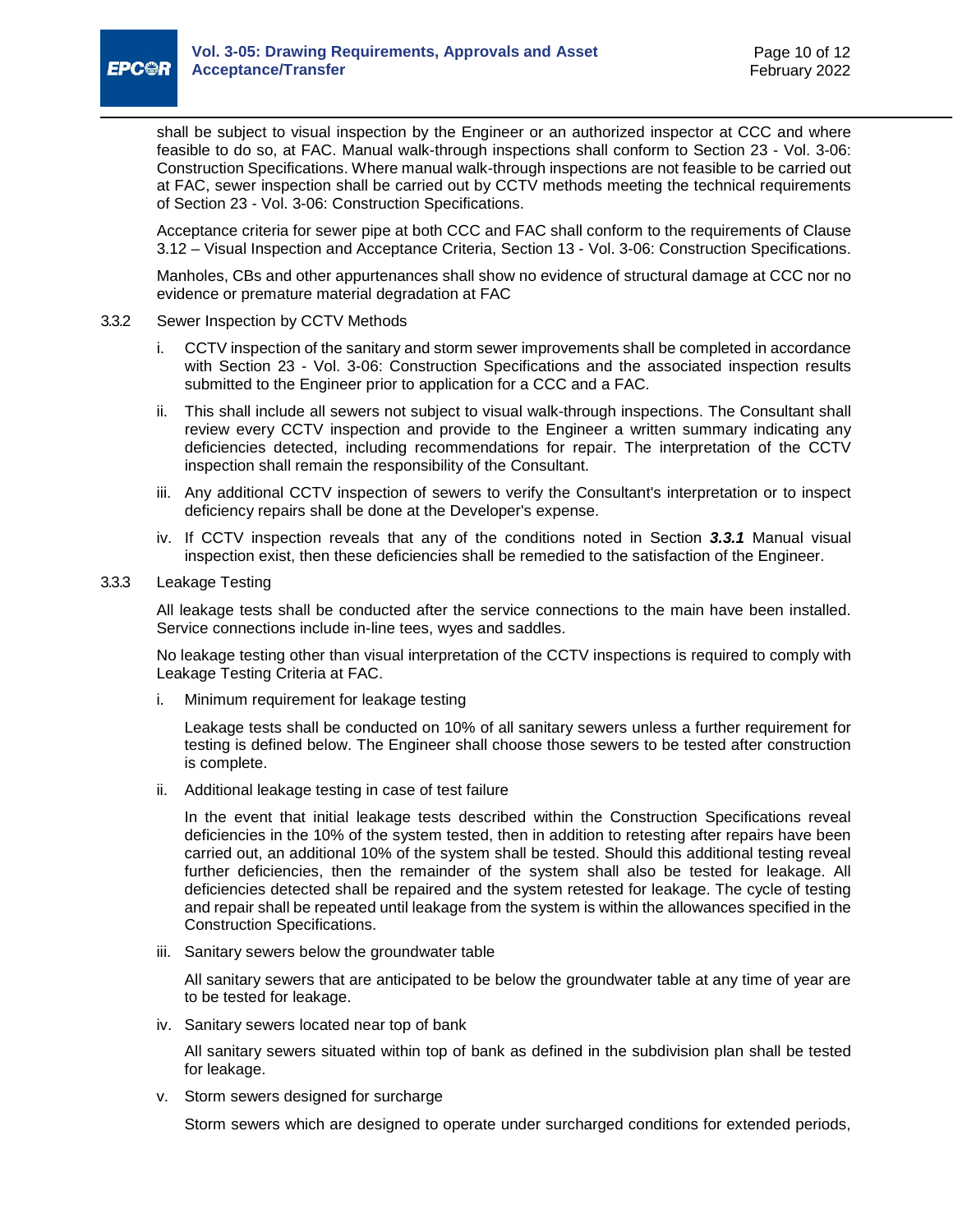

for instance in the case of an outlet from a SWMF with flow controlled at the downstream end, may be required to be tested for leakage at the Engineer's discretion.

3.3.4 Methods for Leakage Testing

Leakage testing shall be conducted in accordance with Section 27 - Vol. 3-06: Construction Specifications.

3.3.5 Leakage Testing Acceptance at FAC

As it is not feasible to conduct leakage tests at FAC, acceptance shall be based on visual acceptance criteria based on the results of the CCTV inspections. The CCTV inspections shall be reviewed for any infiltration type defect observations using the nomenclature noted in the EPCOR Closed-Circuit Television Inspection Manual and the National Association of Sewer Service Companies (NASSCO)'s Pipeline Assessment Certification Program (PACP) Reference Manual.

Any observed infiltration greater than the "seeper" level of infiltration shall be rectified at the Developer's expense. Rectification of infiltration type deficiencies can be made utilizing approved grouting or trenchless point repair techniques. The Consultant shall make a recommendation to the City/EPCOR on an appropriate method of defect rectification in accordance with the methods outlined in Section 13 - Vol. 3-06: Construction Specifications, Clause 13.12.4 (Flexible Pipe Defects) or 13.12.5 (Rigid Pipe Defects) for infiltration through pipe defects or Clause 13.12.6 for infiltration through Joint Defects and an appropriate monitoring period to confirm that the defects were adequately rectified.

3.3.6 Easements and Restrictive Covenants

All easement, restrictive covenant and right-of-way documents indicated on the engineering drawings, shall be registered against the properties and on file at the Land Titles Office before CCC for the development is issued.